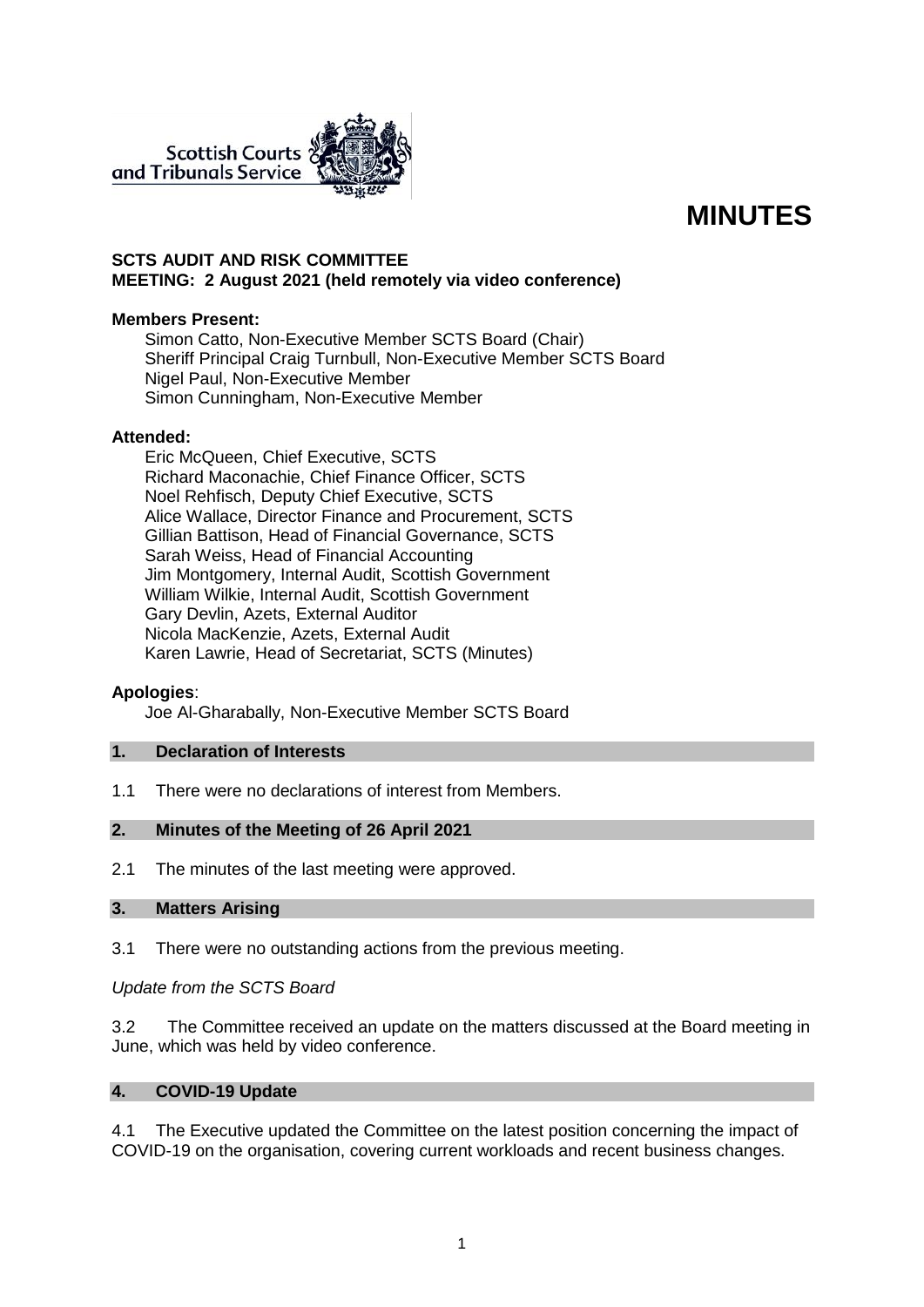4.2 The Committee had received a comprehensive overview of the ongoing arrangements put in place to manage the pandemic that had been prepared for the most recent meeting of the SCTS Board. Oversight of the response continued to be provided by the Strategic Incident Management (SIM) Team. This ensured that the situation was kept under review with key information shared and sound decisions made.

4.3 Members acknowledged that, since the last update, Scotland had moved through a number of phases of "unlocking" – allowing some business levels, such as those in the summary criminal courts, to recover to towards the pre-pandemic position. Civil and Tribunal business had continued to operate at near-normal levels throughout the pandemic, using predominantly virtual operating models.

4.4 The Executive informed the Committee of steps being taken in response to the gradual easing of restrictions. A policy outlining how hybrid working would operate was being developed, however due to the nature of the business this would not be available to all staff as a majority were based in courts where a physical presence was required. A flexible approach would be adopted to identify the best operating model for each business unit.

4.5 The Committee thanked the Executive for the comprehensive update and assurances provided.

# **5. SCTS Financial and Procurement Update**

5.1 The Executive reported on key developments in the Finance and Procurement Unit (FPU) in relation to Recruitment, Skills Development and Finance Systems.

5.2 The Committee were informed that good process had been made since the last meeting with the restructure of FPU teams complete and a further 8 vacancies filled including 2 internal promotions. Recruitment for a number of posts, existing and new, was still required. Steps have been taken to widen the circulation of advertisements and use of social media to encourage applicants in a competitive marketplace.

5.3 FPU had all been working from home since March 2020 due to COVID-19 restrictions and had adapted well to home working. It was anticipated that a hybrid model would be adopted in the future.

5.4 The Committee commended the Finance and Procurement Team on the completion of the team restructure and noted both the efforts and the challenges related to the ongoing drive to recruit team members in a challenging market. A further update would be provided at the next meeting.

# **6. Internal Audit**

# *Progress Report*

6.1 As an introduction to their Progress Report; Internal Audit noted that the suggestion that DAO colleagues had concerns over the Social Security Digital Case System project and more generically the LOAD methodology was in error and that the emphasis should have been on the need to consider potential risks in any future audit work. The Committee welcomed this clarification.

6.2 Work had commenced on the 2021-22 Annual plan with the completed Cyber Security audit giving a reasonable assurance opinion. Fieldwork for the COVID-19 Renewal Arrangements audit had commenced and the Governance and Assurance audit was scheduled to take place at the end of the year. The follow-up review on contract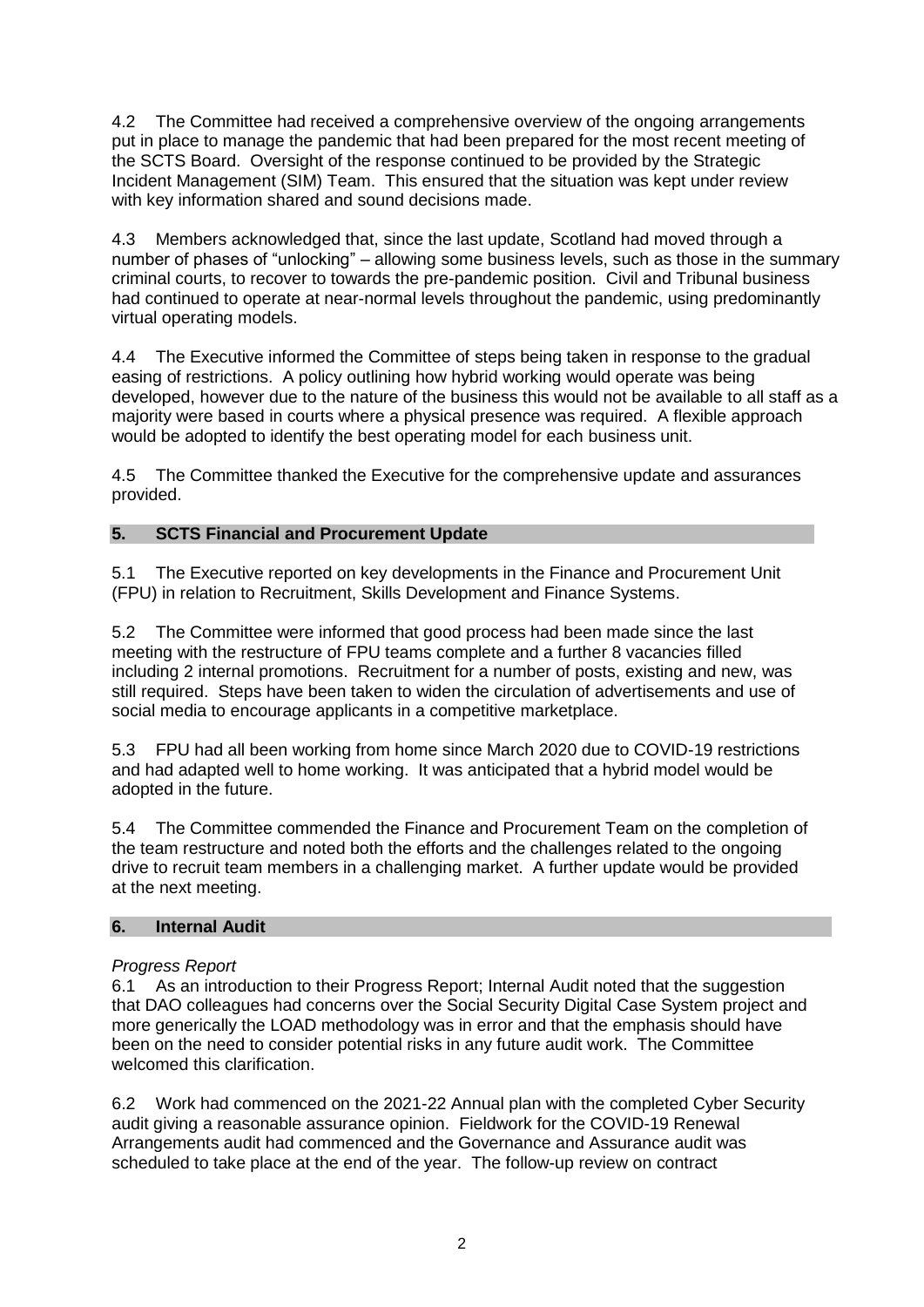management was also concluded with all recommendations implemented whilst the followup audit for fraud risk and asset management, would be completed during the year.

# *Cyber Security Review*

6.3 The Internal Audit report, providing assurance over Cyber Security arrangements had been completed, with a Reasonable assurance rating provided. The Committee welcomed the report, acknowledging the effective and solid framework in place around Cyber Security processes, which was underpinned by good guidance and planning at a strategic and operational level.

6.4 The Committee noted that the Cyber Security Review had not covered any technical aspects. The Executive confirmed that the organisation would be seeking accreditation through the Cyber Essentials Plus scheme in the autumn and would inform the Committee of the outcome.

# **7. External Audit**

7.1 External Audit presented their report on the 2020-21 audit of the Annual Report and Accounts. This confirmed their intention to provide an unqualified opinion on the accounts, regularity and on other prescribed matters. The SCTS Finance Unit were commended on the high quality of annual accounts and working papers reviewed during the audit.

7.2 The Committee welcomed the summary of the report provided by Azets and added their thanks to those given by External Audit for the assistance of SCTS staff during the recent audit.

# **8. Directors Statement of Assurance to the Accountable Officer**

8.1 The Executive confirmed that Executive Directors had given the Accountable Officer written assurance that effective controls and safeguards operated within their respective spheres of control. As a result, the Accountable Officer had received assurance that adequate controls were in operation across the organisation. No material control weaknesses had been identified and no specific mention had been made in the Governance Statement of any limitations in the assurances provided.

8.2 The Committee acknowledged that the Annual Assurance exercise had been completed and noted that the Accountable Officer had received assurance that controls were in place across the organisation.

# **9. Review of Final Accounts 2020-21**

9.1 The Committee reviewed the draft SCTS Annual Report and Accounts for 2020-21. They agreed that the key achievements during the last year had been reflected and that statutory reporting requirements and guidance had been met.

9.2 Members approved the final accounts and recommended that they be submitted to the SCTS Board for approval at their meeting on 16 August.

9.3 The Executive recorded their thanks to the Audit and Risk Committee, Internal and External Audit for their support and challenge during the year.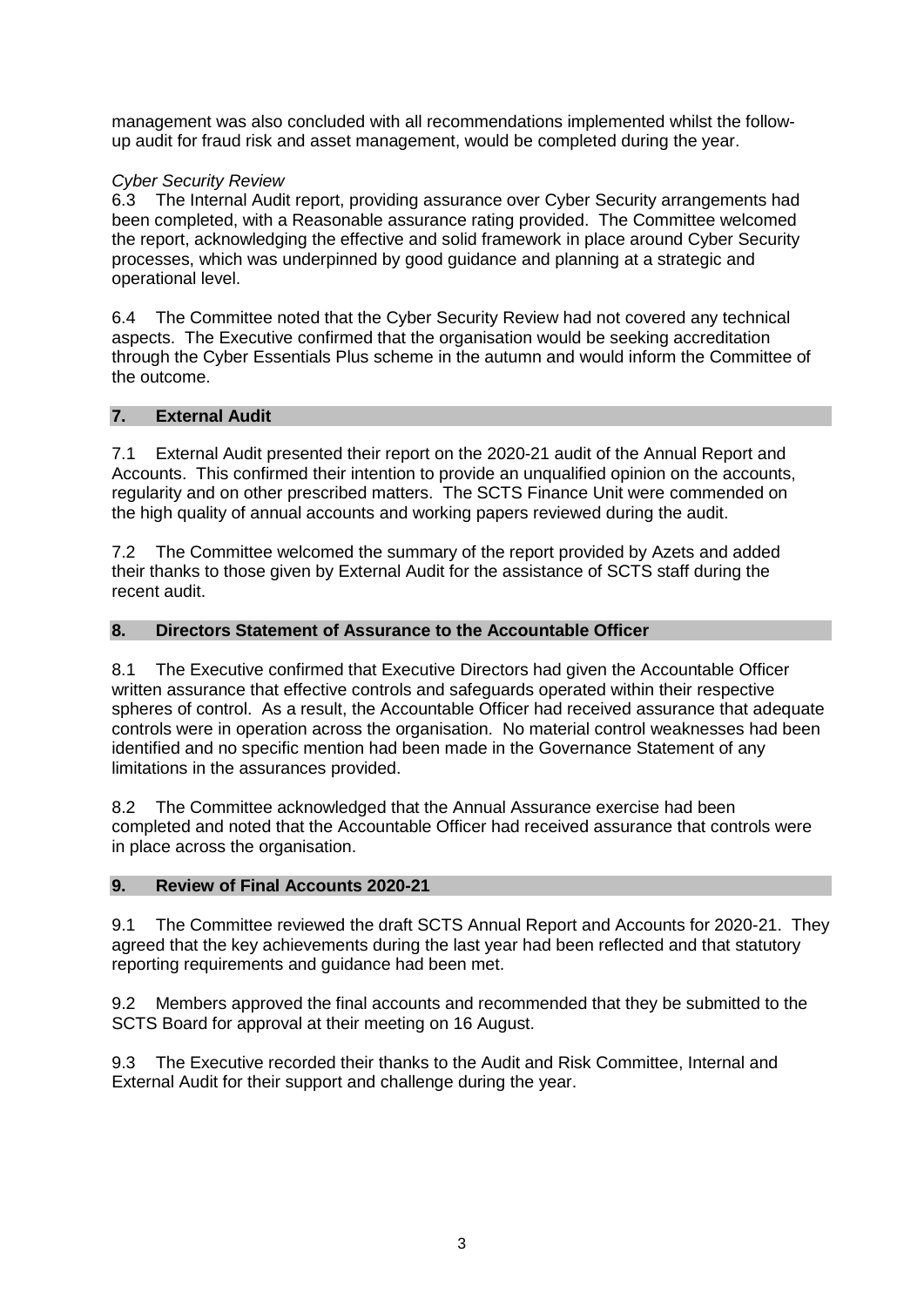# **10. SCTS Audit and Risk Committee Annual Report to the SCTS Board**

10.1 Members considered the final draft of the Audit and Risk Committee Annual Report to the SCTS Board. The report reflected the Committee's work during the last year and its priorities for the coming year. The report was approved by members.

# **11. Corporate Risk Register**

11.1 The Corporate Risk Register was reviewed. Members were content that the ongoing actions were recorded appropriately. The Executive advised that a new Programme for Government would be published by the Scottish Government shortly. It was anticipated that the programme would contain new legislative and change proposals that would impact on the organisation. The risk register would be reviewed in the light of any changes ahead of the next committee meeting.

# **12. Any Other Business**

12.1 None.

# **13. Papers for Scrutiny/Exception Reporting Only**

13.1 The following papers had been circulated for scrutiny:

- Action Tracker
- Data Incidents Report
- Fraud, Theft and Losses Report
- Core Work Plan
- Internal Audit Annual Report
- Internal Audit Scottish Government Corporate Systems Assurance Report
- Internal Audit Audit Scotland Overview of Internal Audit
- EY Thought Leadership Consideration

13.2 No matters were raised by exception.

# **14. Date of Next Meeting**

14.1 The next meeting would be held on Monday 1 November 2021. It was anticipated the meeting would be held by video conferencing.

# **15. Deep Dive Session – COVID-19 – Court Recovery Programme**

15.1 David Fraser, Executive Director Court Operations, joined the meeting to provide an overview of the court recovery programme.

15.2 The adaptions during the last 15 months to normal operating models by all areas of the justice sector were highlighted. A co-ordinated approach to address criminal case backlogs, which included £50m of justice sector funding from the Scottish Government, was underway in the current financial year. The Recovery Programme would ensure that the additional resource was focussed where the need was greatest – with continued use of innovative solutions to maximise the utilisation of accommodation and augment that accommodation using remote and virtual approaches.

15.3 System improvements including the expansion of evidence by commission hearings and the implementation of the recommendations from the Lord Justice Clerk's review would also support future improvement of future justice system. Committee members noted the considerable efforts under way to address backlogs that had arisen in criminal business as a